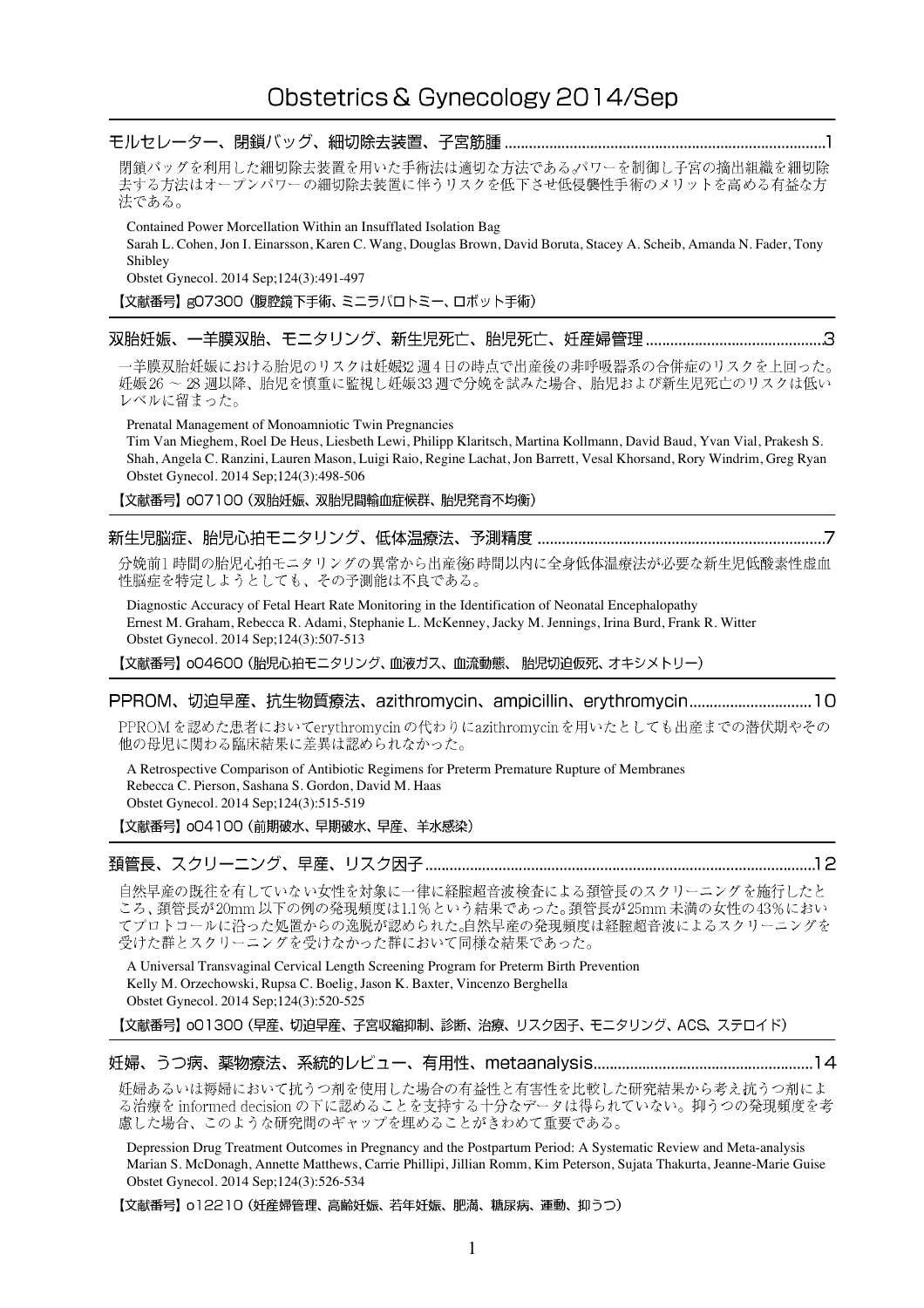# 

現在用いられている全身性炎症性反応症候群 (systemic inflammatory response syndrome、SIRS)の診断基準は 妊娠中および産褥早期における正常な身体的なパラメーターとしばしばオーバーラップしており母体の敗血症を 診断する上で代替となる新たな基準を作成する必要がある。

Maternal Physiologic Parameters in Relationship to Systemic Inflammatory Response Syndrome Criteria: A Systematic Review and Meta-analysis

Melissa E. Bauer, Samuel T. Bauer, Baskar Rajala, Mark P. MacEachern, Linda S. Polley, David Childers, David M. Aronoff Obstet Gynecol. 2014 Sep;124(3):535-541

#### 

腹壁破裂を有するもその他の大奇形を有しない妊娠例において、早期正期産あるいは後期正期産での出産は37週 未満の早産と比較し周産期の臨床結果は改善し医療費も軽減した。

Perinatal Outcomes and Hospital Costs in Gastroschisis Based on Gestational Age at Delivery Mary Ashley Cain, Jason L. Salemi, Jean Paul Tanner, Mulubrhan F. Mogos, Russell S. Kirby, Valerie E. Whiteman, Hamisu M. Salihu Obstet Gynecol. 2014 Sep;124(3):543-550

【文献番号】 oO9100 (先天奇形、先天性疾患、新生児スクリーニング、リスク因子、放射線障害)

### 

B-Lynch 縫合を試みたとしても、その後の妊娠において胎盤の異常がかかわるネガティブな産科的臨床的問題のリ スクの上昇とは相関しない。

Subsequent Pregnancy Outcome After B-Lynch Suture Placement Alison D. Cowan, Emily S. Miller, William A. Grobman Obstet Gynecol. 2014 Sep;124(3):558-561

【文献番号】 005200 (産科ショック、子宮復古不全、分娩後出血、貧血、子宮動脈塞栓術、止血法)

## 

最近妊娠糖尿病と診断された女性においてウェブを利用したライフスタイルの変更を求めるプログラムを実施し たところ、分娩後の体重の停滞を軽減させることに成功した。

A Web-Based Lifestyle Intervention for Women With Recent Gestational Diabetes Mellitus: A Randomized Controlled Trial Jacinda M. Nicklas, Chloe A. Zera, Lucinda J. England, Bernard A. Rosner, Edward Horton, Sue E. Levkoff, Ellen W. Seely Obstet Gynecol. 2014 Sep;124(3):563-570

### 【文献番号】 003100 (妊娠糖尿病、妊婦管理)

# 妊娠糖尿病、診断基準、国際糖尿病妊娠学会基準、Carpenter-Coustancriteria ................................23

IADPSG criteria に従って妊娠糖尿病と診断された女性群ではコントロール群よりも胎児発育のレベルは高く、 Carpenter-Coustan criteria に従って妊娠糖尿病と診断された女性群と比較し生下時体重は上昇するという結果が 得られた。

Perinatal Outcomes Associated With the Diagnosis of Gestational Diabetes Made by The International Association of the Diabetes and Pregnancy Study Groups Criteria

John K. Ethridge Jr, Patrick M. Catalano, Thaddeus P. Waters Obstet Gynecol. 2014 Sep;124(3):571-578

【文献番号】 003100 (妊娠糖尿病、妊婦管理)

### 

妊娠を心掛けていない女性よりも妊娠を望んでいる女性は非健康的な危険を伴う体重減少を試みるものが多いと いう調査結果が得られた。

Nutritional and Weight Management Behaviors in Low-Income Women Trying to Conceive Abbey B. Berenson, Ali M. Pohlmeier, Tabassum H. Laz, Mahbubur Rahman, Christine J. McGrath Obstet Gynecol. 2014 Sep;124(3):579-584

【文献番号】 rO8200 妊孕性、癌治療、加齢、生活習慣、嗜好品、肥満、環境因子、代替療法)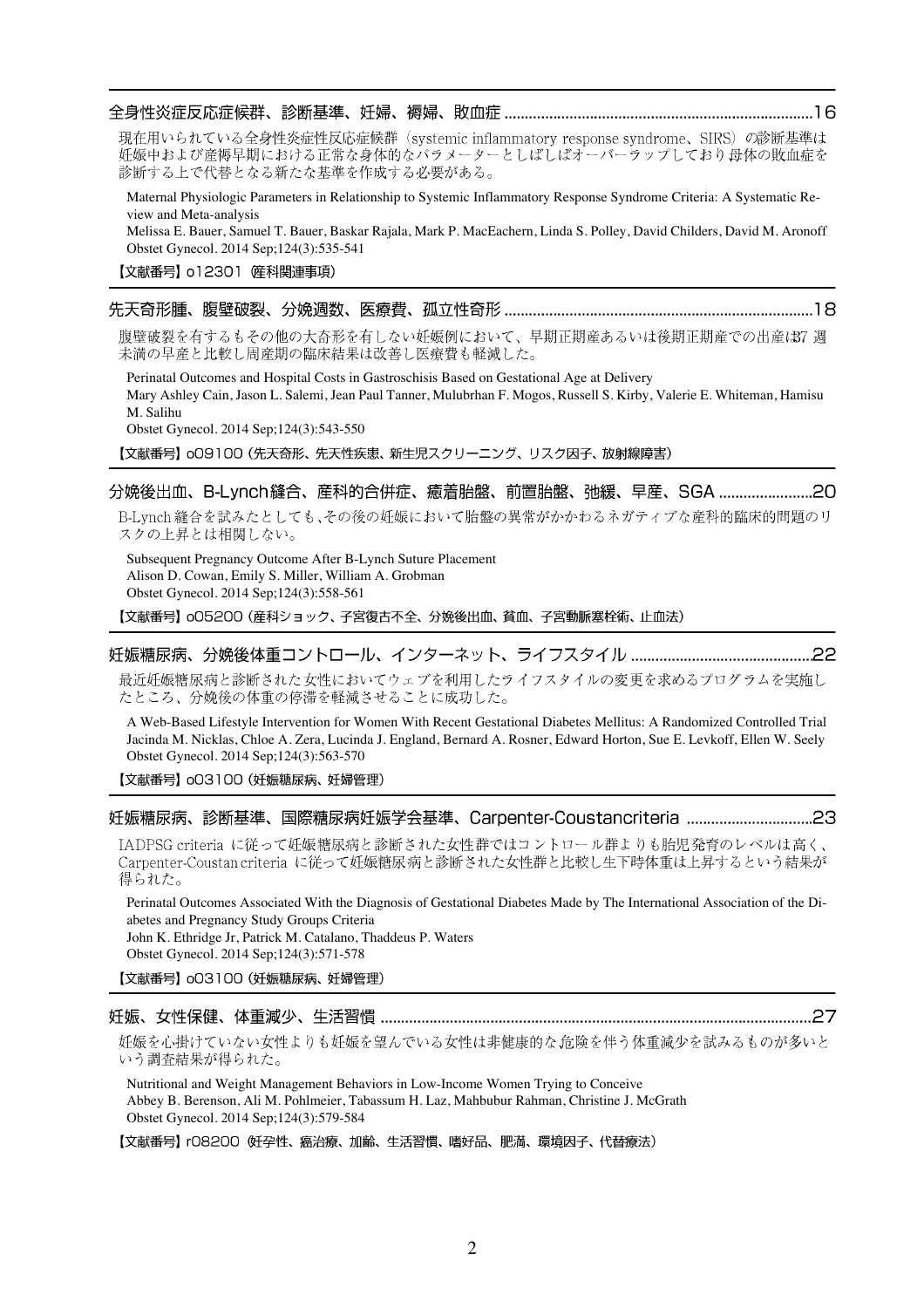## 

良性婦人科疾患の治療に腟式子宮摘出術を活用すべきであるとする根拠が示されている腟式子宮摘出術に対する レジデントの教育を改善し、臨床婦人科医との協力を進め、腟式子宮摘出術に対する意識を高めることによって、 多くの患者が子宮摘出術によってメリットが得られるのではないかと思われる。

Considerations to Improve the Evidence-Based Use of Vaginal Hysterectomy in Benign Gynecology Michael Moen, Andrew Walter, Oz Harmanli, Jeffrey Cornella, Mikio Nihira, Rajiv Gala, Carl Zimmerman, Holly E. Richter, for the Society of Gynecologic Surgeons Education Committee Obstet Gynecol. 2014 Sep;124(3):585-588

【文献番号】gO7600 (手術関連事項)

#### 子宮摘出術、骨盤膿瘍、止血剤、gelatin-thrombinmatrix 製剤 ……………………………………………………30

子宮摘出術に伴う骨盤膿瘍は止血に用いられるgelatin-thrombin matrix 製剤と相関するという結果が得られた。 れらの製剤は出血のコントロールには有用であるが、安易な使用はリスクを伴なうことを認識しておく必要があ  $\mathcal{Z}_{\Omega}$ 

Association Between Gelatin–Thrombin Matrix Use and Abscesses in Women Undergoing Pelvic Surgery Charles K. Anderson, Erin Medlin, Amber Fontenot Ferriss, Jeanelle Sheeder, Susan Davidson, Ronald Gibbs, Kian Behbakht, Saketh R. Guntupalli

33

Obstet Gynecol. 2014 Sep;124(3):589-595

### 【文献番号】gO7520 (婦人科手術、術後合併症、術後癒着、術中合併症)

#### 

不妊手術の方法には卵管閉鎖術、卵管切除術および経頚管的避妊手術などがある。今日、漿液性腺癌は卵管が起源 となるとする根拠が示され卵管切除が勧められる傾向にある。避妊手術の約半数は分娩後に行われ年間55 万例に も達しその頻度は全分娩の8~9%を占めている。卵管の閉鎖に当たってはシリコンリング法、クリップ法、バイ ポーラ凝固法などが試みられている。子宮鏡下避妊手術は腹腔鏡下手術と比較し侵襲性は少ない代替法となる可能 性がある。腹腔鏡下手術や腹式手術を回避しなければならないような女性には経頚管的避妊手術が適している最<br>近、漿液性腺癌が卵管から発生するということが知られるようになり卵管切除術に関心がもたれている両側の卵 管避妊手術は卵巣癌の発現に予防的に作用することが明らかとなった。卵管結紮後に類子宮内膜癌と漿液性上皮腫 瘍の発生が低下したと報告されている。卵管切除術後に漿液性卵巣癌あるいは原発性腹膜癌のリスクは手術を受け ていない女性と比較し 60%以上も減少した。卵管切除術と卵巣癌との関係が明らかとなり、永久的不妊手術のア プローチも変化すると思われる。

Female Tubal Sterilization: The Time Has Come to Routinely Consider Removal Mitchell D. Creinin, Nikki Zite Obstet Gynecol. 2014 Sep;124(3):596-599

【文献番号】 r12200 (避妊、経口避妊薬、妊娠中絶、IUD、IUS、人口問題、リスク因子、スクリーニング)

複合的ホルモン性避妊法を用いている女性が、factorV Leiden mutationのような血栓形成に関わる遺伝子の変異 を有している場合は静脈血栓塞栓症のリスクは上昇するという結果が得られた遺伝的な血栓形成に関わる遺伝子 の変異を有している女性においては、medroxyprogesteroneacetateの注射剤以外の progestogen単独の避妊法が 最も血栓形成のリスクが低いホルモン性避妊法となるのではないかと思われる。

Association of Venous Thromboembolism With Hormonal Contraception and Thrombophilic Genotypes Annica Bergendal, Ingemar Persson, Jacob Odeberg, Anders Sundstrom, Margareta Holmstrom, Sam Schulman, Ola Bjorgell, Helle Kieler

Obstet Gynecol. 2014 Sep;124(3):600-609

【文献番号】 r12200 (避妊、経口避妊薬、妊娠中絶、IUD、IUS、人口問題、リスク因子、スクリーニング)